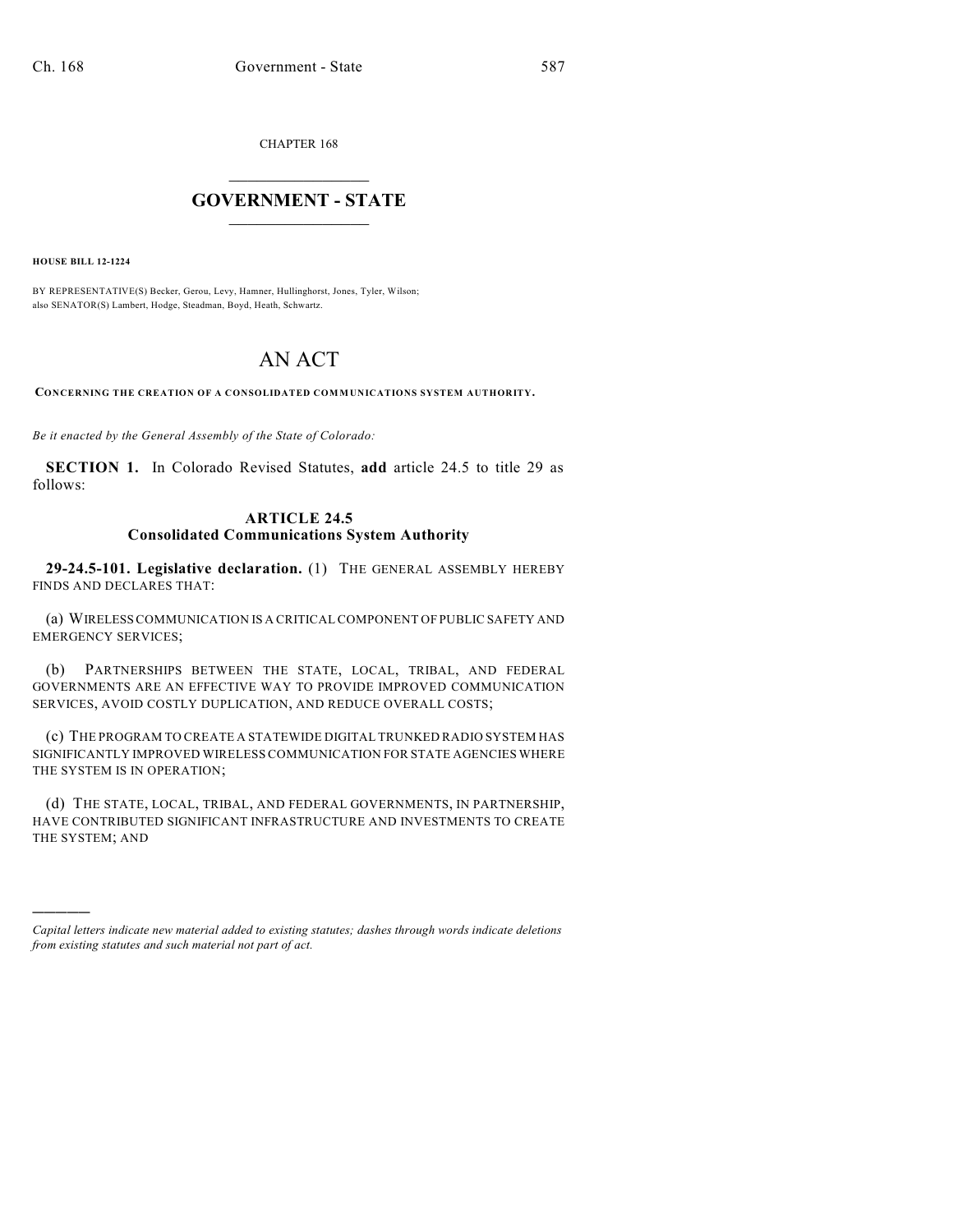(e) MONEYS TO FUND THE EXPANSION, IMPROVEMENT, AND MAINTENANCE OF THE STATEWIDE DIGITAL TRUNKED RADIO SYSTEM ARE AVAILABLE TO POLITICAL SUBDIVISIONS OF THE STATE.

(2) THE GENERAL ASSEMBLY FURTHER FINDS AND DECLARES THAT THE CONSOLIDATED COMMUNICATIONS SYSTEM AUTHORITY IS CREATED FOR THE BENEFIT OF AND TO PROMOTE THE HEALTH AND SAFETY OF THE PEOPLE OF COLORADO, AND IT IS THE INTENT OF THE GENERAL ASSEMBLY THAT THIS ARTICLE SHALL BE LIBERALLY CONSTRUED TO EFFECT ITS PURPOSE.

**29-24.5-102. Definitions.** AS USED IN THIS ARTICLE, UNLESS THE CONTEXT OTHERWISE REQUIRES:

(1) "AUTHORITY" MEANS THE CONSOLIDATED COMMUNICATIONS SYSTEM AUTHORITY CREATED IN THIS ARTICLE.

(2) "BOARD" MEANS THE BOARD OF DIRECTORS OF THE AUTHORITY AS DESCRIBED IN SECTION 29-24.5-103 (5) AND IN THE BYLAWS OF THE AUTHORITY.

(3) "MEMBER" MEANS ONE OF THE FOLLOWING ENTITIES THAT USES THE STATEWIDE DIGITAL TRUNKED RADIO SYSTEM AS A MEANS OF PUBLIC SAFETY WIRELESS COMMUNICATION IN THE PERFORMANCE OF ITS DUTIES:

(a) A LAW ENFORCEMENT AGENCY OR FIRE DEPARTMENT;

(b) A LICENSED AMBULANCE OR EMERGENCY MEDICAL SERVICE USING THE NETWORK FOR DISPATCHING 9-1-1 OR EMERGENCY CALLS OR FOR COMMUNICATING WITH A LICENSED HOSPITAL OR TRAUMA CENTER;

(c) A SCHOOL DISTRICT OR SCHOOL;

(d) AN AGENCY OF A CITY, COUNTY, CITY AND COUNTY, SPECIAL DISTRICT, OR OTHER POLITICAL SUBDIVISION OF THE STATE;

(e) AN AGENCY OF AN INDIAN TRIBE;

(f) AN AGENCY OF THE STATE OR FEDERAL GOVERNMENT; OR

(g) A PERSON OR ENTITY ELIGIBLE TO HOLD AN AUTHORIZATION IN THE PUBLIC SAFETY RADIO POOL PURSUANT TO RULE 47 CFR 90.20 OF THE FEDERAL COMMUNICATIONS COMMISSION OR A SUCCESSOR RULE.

(4) "SYSTEM" MEANS THE STATEWIDE DIGITAL TRUNKED RADIO SYSTEM.

**29-24.5-103. Authority - creation - purposes.** (1) THERE IS HEREBY CREATED THE CONSOLIDATED COMMUNICATIONS SYSTEM AUTHORITY, WHICH SHALL BE A BODY CORPORATE AND POLITIC AND A POLITICAL SUBDIVISION OF THE STATE. THE AUTHORITY IS NOT AN AGENCY OF STATE GOVERNMENT. THE AUTHORITY SHALL HAVE PERPETUAL EXISTENCE AND SUCCESSION. THE AUTHORITY IS A PUBLIC ENTITY FOR PURPOSES OF THE "COLORADO GOVERNMENTAL IMMUNITY ACT", ARTICLE 10 OF TITLE 24, C.R.S. THE AUTHORITY IS A POLITICAL SUBDIVISION OF THE STATE FOR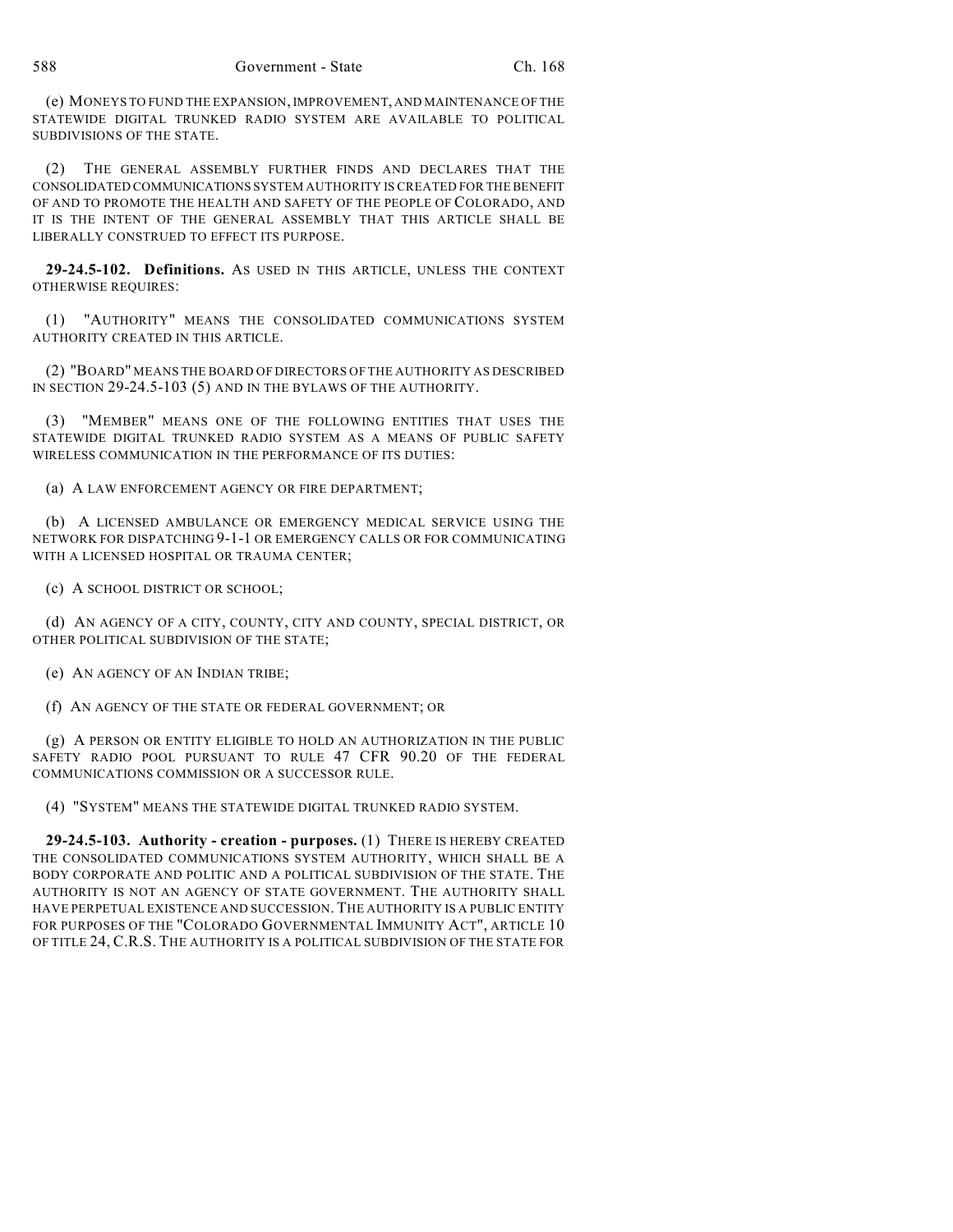PURPOSES OF SECTIONS 24-6-402 (1) (c) AND 24-72-202 (5),C.R.S.THE AUTHORITY IS NOT A LOCAL GOVERNMENT FOR PURPOSES OF THE "COLORADO LOCAL GOVERNMENT AUDIT LAW", PART 6 OF ARTICLE 1 OF THIS TITLE; EXCEPT THAT THE STATE AUDITOR MAY ORDER THE AUTHORITY TO COMPLY WITH THE REQUIREMENTS OF SECTION 29-1-603 FOR ANY FISCAL YEAR.

(2) THE PURPOSES OF THE AUTHORITY ARE:

(a) TO SOLICIT AND ACCEPT APPROPRIATIONS, GRANTS, AND OTHER MONEYS TO BE USED FOR THE PURPOSE OF EXPANDING, UPGRADING, AND OPERATING THE SYSTEM;

(b) TO REPRESENT THE MEMBERS IN MATTERS CONCERNING NETWORK GROWTH, MAINTENANCE, UPGRADE, OPERATION, TECHNOLOGY, RULES, SPECTRUM ALLOCATIONS, AND RADIO FREQUENCY LICENSING; AND

(c) TO ADVISE THE GOVERNOR AND THE GENERAL ASSEMBLY ON THE DEVELOPMENT, MAINTENANCE, UPGRADE, AND OPERATION OF THE SYSTEM.

(3) THE DUTIES OF THE AUTHORITY ARE TO PRESENT AN ANNUAL REPORT TO THE JOINT BUDGET COMMITTEE IN WRITING NO LATER THAN OCTOBER 15 THAT INCLUDES:

(a) OPERATIONAL AND CAPITAL INFRASTRUCTURE NEEDS TO MAINTAIN THE SYSTEM; AND

(b) POTENTIAL FUNDING OPTIONS TO MEET THE OPERATIONAL AND CAPITAL INFRASTRUCTURE NEEDS OF THE SYSTEM.

(4) THE AUTHORITY SHALL NOT:

(a) LEVY ANY TAXES;

(b) ASSESS ANY FEE ON ITS MEMBERS; OR

(c) TAKE ANY ASSETS OWNED BY A MEMBER WITHOUT PRIOR AGREEMENT.

(5) THE BOARD CONSISTS OF THE FOLLOWING TWENTY MEMBERS:

(a) (I) TWELVE MEMBERS REPRESENTING LOCAL GOVERNMENT AS FOLLOWS:

(A) ONE MEMBER REPRESENTING THE FIVE STATEWIDE DIGITAL TRUNKED RADIO SYSTEM MUTUAL AID CHANNEL REGIONS, WHO IS APPOINTED AS SPECIFIED IN SUBPARAGRAPH (II) OF THIS PARAGRAPH (a);

(B) TWO MEMBERS REPRESENTING THE FOUR ZONE SWITCH USERS, WHO ARE APPOINTED AS SPECIFIED IN SUBPARAGRAPH (II) OF THIS PARAGRAPH (a);

(C) ONE MEMBER REPRESENTING THE LICENSED AMBULANCE OR EMERGENCY MEDICAL SERVICE AND THE LICENSED HOSPITAL OR TRAUMA CENTER, WHO IS SELECTED BY THE STATE EMERGENCY MEDICAL AND TRAUMA SERVICES ADVISORY COUNCIL CREATED IN SECTION 25-3.5-104, C.R.S.;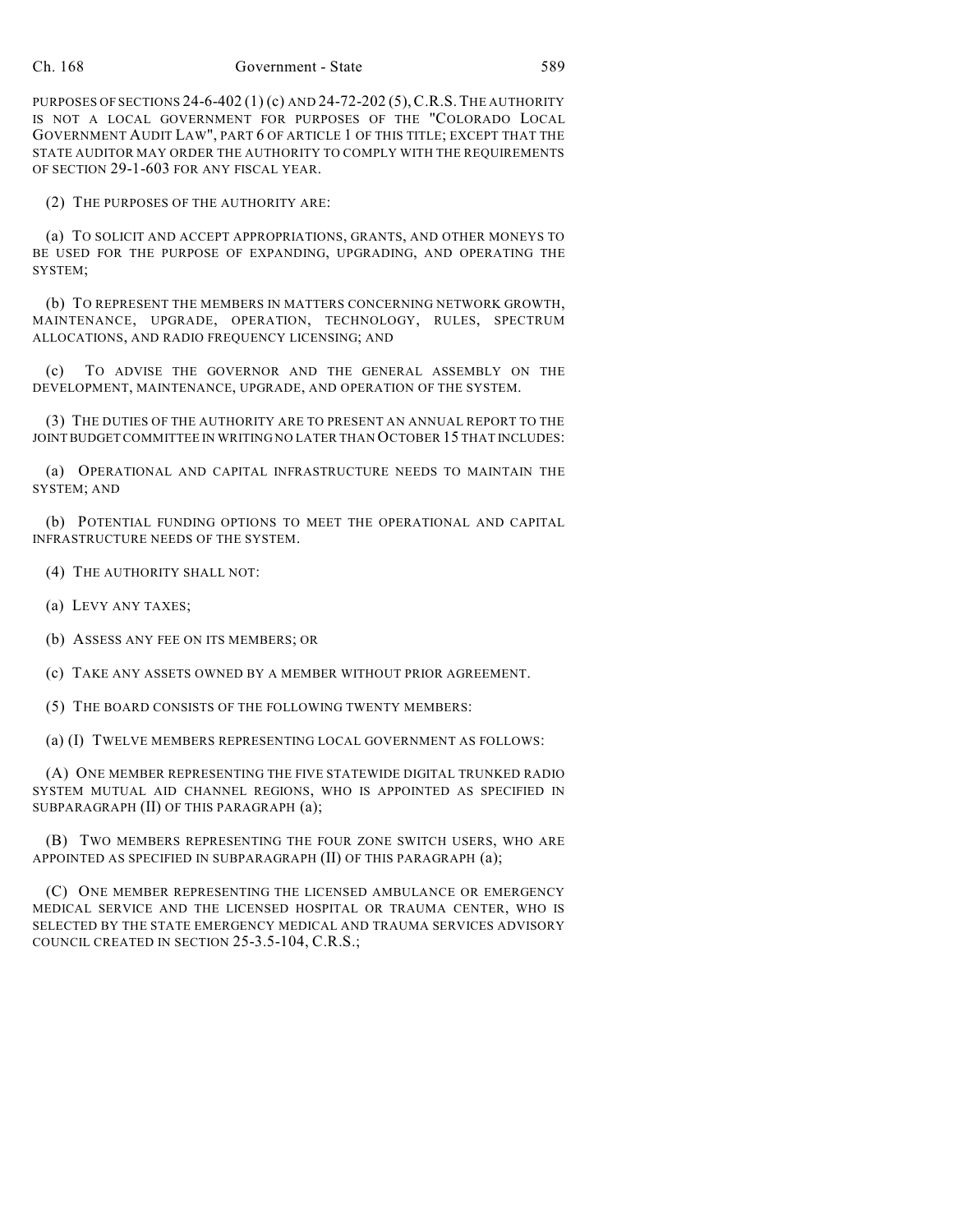(D) FIVE MEMBERS REPRESENTING THE NINE ALL-HAZARD REGIONS, WHO ARE APPOINTED AS SPECIFIED IN SUBPARAGRAPH (II) OF THIS PARAGRAPH (a);

(E) ONE MEMBER REPRESENTING THE STATEWIDE FIRE DEPARTMENTS, WHO IS SELECTED BY THE COLORADO STATE FIRE CHIEFS' ASSOCIATION; AND

(F) TWO MEMBERS REPRESENTING THE LAW ENFORCEMENT AGENCIES, ONE WHO IS SELECTED BY THE COLORADO ASSOCIATION OF CHIEFS OF POLICE AND ONE WHO IS SELECTED BY THE COUNTY SHERIFFS OF COLORADO.

(II) FOR THE MEMBERS REPRESENTING THE ENTITIES DESCRIBED IN SUB-SUBPARAGRAPHS (A), (B), AND (D) OF SUBPARAGRAPH (I) OF THIS PARAGRAPH (a), EACH ENTITY MAY NOMINATE ONE OR MORE PERSONS TO THE GOVERNOR FOR APPOINTMENT TO THE POSITIONS. THE GOVERNOR SHALL CONSIDER GEOGRAPHIC REPRESENTATION AND TECHNICAL EXPERTISE IN CHOOSING WHICH NOMINEES TO APPOINT. THE GOVERNOR SHALL NOTIFY THE ENTITIES IN WRITING REGARDING THE APPOINTMENTS MADE. EACH APPOINTEE SERVES AT THE PLEASURE OF THE GOVERNOR. SUCH APPOINTMENTS ARE NOT SUBJECT TO THE CONSENT OF THE SENATE.

(b) SIX MEMBERS REPRESENTING STATE GOVERNMENT, WITH ONE EACH FROM:

(I) THECHIEF INFORMATION OFFICER OF THE GOVERNOR'S OFFICE OFINFORMATION TECHNOLOGY, OR HIS OR HER DESIGNEE;

(II) THE CHIEF OF THE COLORADO STATE PATROL, OR HIS OR HER DESIGNEE;

(III) THE DIRECTOR OF THE COLORADO DEPARTMENT OF CORRECTIONS, OR THE DIRECTOR'S DESIGNEE;

(IV) THE DIRECTOR OF THE COLORADO DEPARTMENT OF TRANSPORTATION, OR THE DIRECTOR'S DESIGNEE;

(V) THE DIRECTOR OF THECOLORADO DEPARTMENT OF NATURALRESOURCES, OR THE DIRECTOR'S DESIGNEE; AND

(VI) THE DIRECTOR OF THE COLORADO DEPARTMENT OF LOCAL AFFAIRS, OR THE DIRECTOR'S DESIGNEE.

(c) TWO MEMBERS REPRESENTING THE TWO TRIBAL NATIONS IN THE STATE, ONE SELECTED BY EACH OF THE TWO TRIBAL NATIONS.

(6) (a) THE BOARD SHALL ELECT FROM ITS MEMBERSHIP A CHAIR, A VICE-CHAIR, A SECRETARY, AND OTHER APPROPRIATE OFFICERS. OFFICERS ARE ELECTED FOR TERMS OF TWO YEARS, TAKING OFFICE ON JANUARY 1 OF THE YEAR DIRECTLY FOLLOWING THE ELECTION.

(b) THE MEMBERS OF THE BOARD APPOINTED OR SELECTED PURSUANT TO PARAGRAPHS (a) AND (c) OF SUBSECTION (5) OF THIS SECTION SERVE AT THE PLEASURE OF THE APPOINTING OR SELECTING AUTHORITY.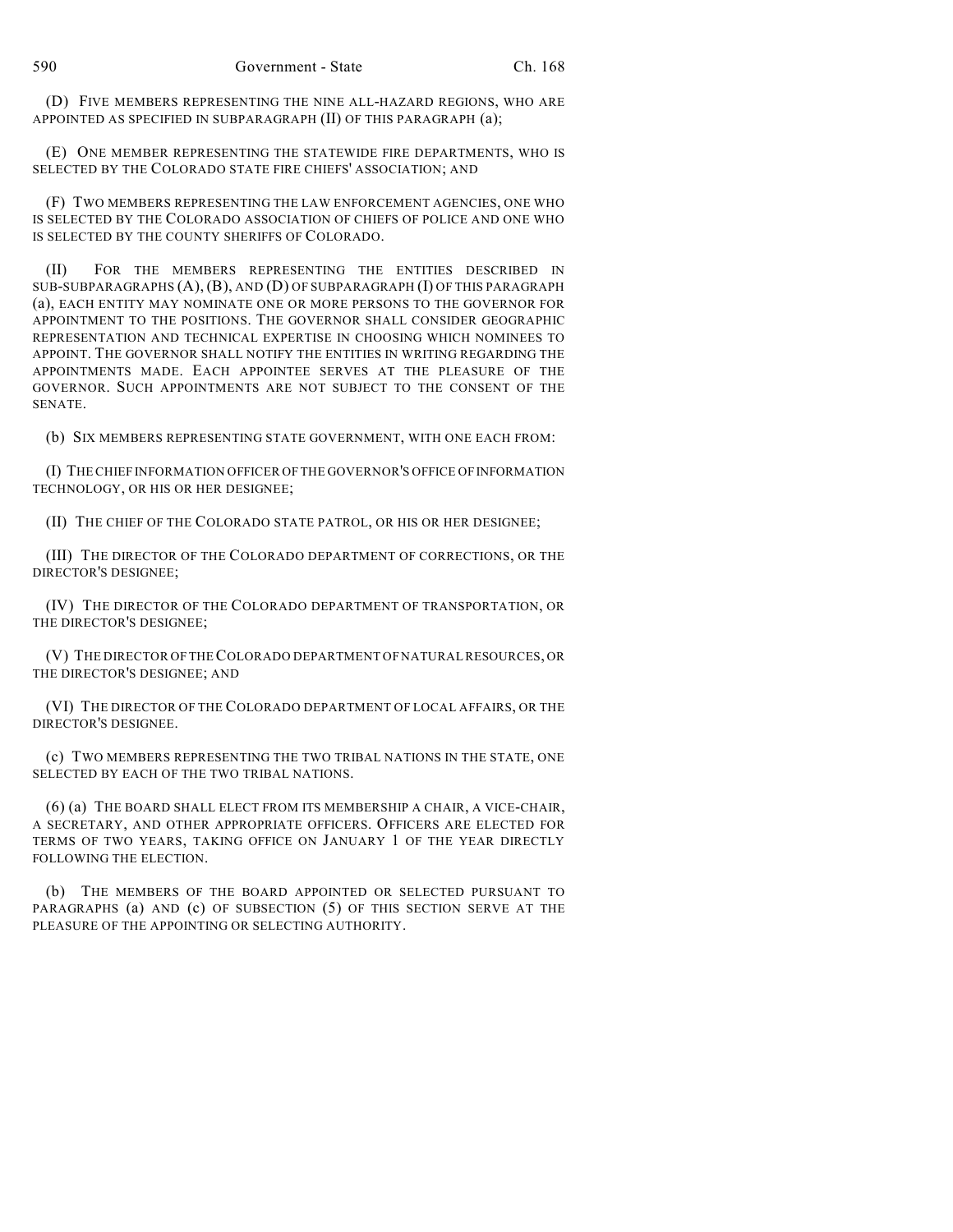## Ch. 168 Government - State 591

(7) ON THE EFFECTIVE DATE OF THIS SECTION, EVERY AGENCY THAT IS CURRENTLY A MEMBER OF THECOLORADO CORPORATION CREATED TO PROVIDE THE GOVERNANCE STRUCTURE FOR MANAGING THE STATEWIDE DIGITAL TRUNKED RADIO SYSTEM AND THAT QUALIFIES TO COOPERATE WITH OTHER GOVERNMENTS ACCORDING TO SECTION 29-1-203 BECOMES A MEMBER OF THE AUTHORITY UNLESS THE GOVERNING BODY OF SUCH AGENCY SPECIFICALLY EXCLUDES ITSELF FROM THE AUTHORITY. ANY AGENCY WISHING TO BE EXCLUDED FROM THE AUTHORITY MUST NOTIFY THE SECRETARY OF THE AUTHORITY IN WRITING.

(8) AFTER THE EFFECTIVE DATE OF THIS SECTION, NEW MEMBERS OF THE AUTHORITY SHALL BE ADMITTED IN ACCORDANCE WITH ANY BYLAWS OR POLICIES ESTABLISHED BY THE AUTHORITY.

**29-24.5-104. Exemption from taxation.** THE INCOME AND OTHER REVENUE OF THE AUTHORITY AND ALL PROPERTY INTERESTS OF THE AUTHORITY ARE EXEMPT FROM ALL STATE AND LOCAL TAXES AND ASSESSMENTS.

**29-24.5-105. Consolidated communications system authority - subject to termination - repeal.** (1) THE PROVISIONS OF SECTION 24-34-104, C.R.S., CONCERNING THE TERMINATION OF REGULATORY AGENCIES OF THE STATE UNLESS EXTENDED AS PROVIDED IN SAID SECTION, ARE APPLICABLE TO THE CONSOLIDATED COMMUNICATIONS SYSTEM AUTHORITY CREATED IN THIS ARTICLE. IN THE EVENT THE AUTHORITY IS EXTENDED AS PROVIDED IN SECTION 24-34-104,C.R.S., THE GENERAL ASSEMBLY HEREBY FINDS, DETERMINES, AND DECLARES THAT THE AUTHORITY SHOULD BE SUBJECT TO REVIEW PURSUANT TO SAID SECTION AT LEAST EVERY FIVE **YEARS**.

(2) THIS ARTICLE IS REPEALED, EFFECTIVE JULY 1, 2018. PRIOR TO SUCH REPEAL, THE FUNCTIONS OF THE CONSOLIDATED COMMUNICATIONS SYSTEM AUTHORITY SHALL BE REVIEWED AS PROVIDED FOR IN SECTION 24-34-104, C.R.S.

**SECTION 2.** In Colorado Revised Statutes, 24-34-104, **add** (49) (i) as follows:

**24-34-104. General assembly review of regulatory agencies and functionsfor termination, continuation, or reestablishment.** (49) The following agencies, functions, or both, shall terminate on July 1, 2018:

(i) THE CONSOLIDATED COMMUNICATIONS SYSTEM AUTHORITY CREATED IN SECTION 29-24.5-103, C.R.S.

**SECTION 3.** In Colorado Revised Statutes, 24-77-102, **add** (15) (b) (XVIII) as follows:

**24-77-102. Definitions.** As used in this article, unless the context otherwise requires:

(15) (b) "Special purpose authority" includes, but is not limited to:

(XVIII) THE CONSOLIDATED COMMUNICATIONS SYSTEM AUTHORITY CREATED IN SECTION 29-24.5-103, C.R.S.